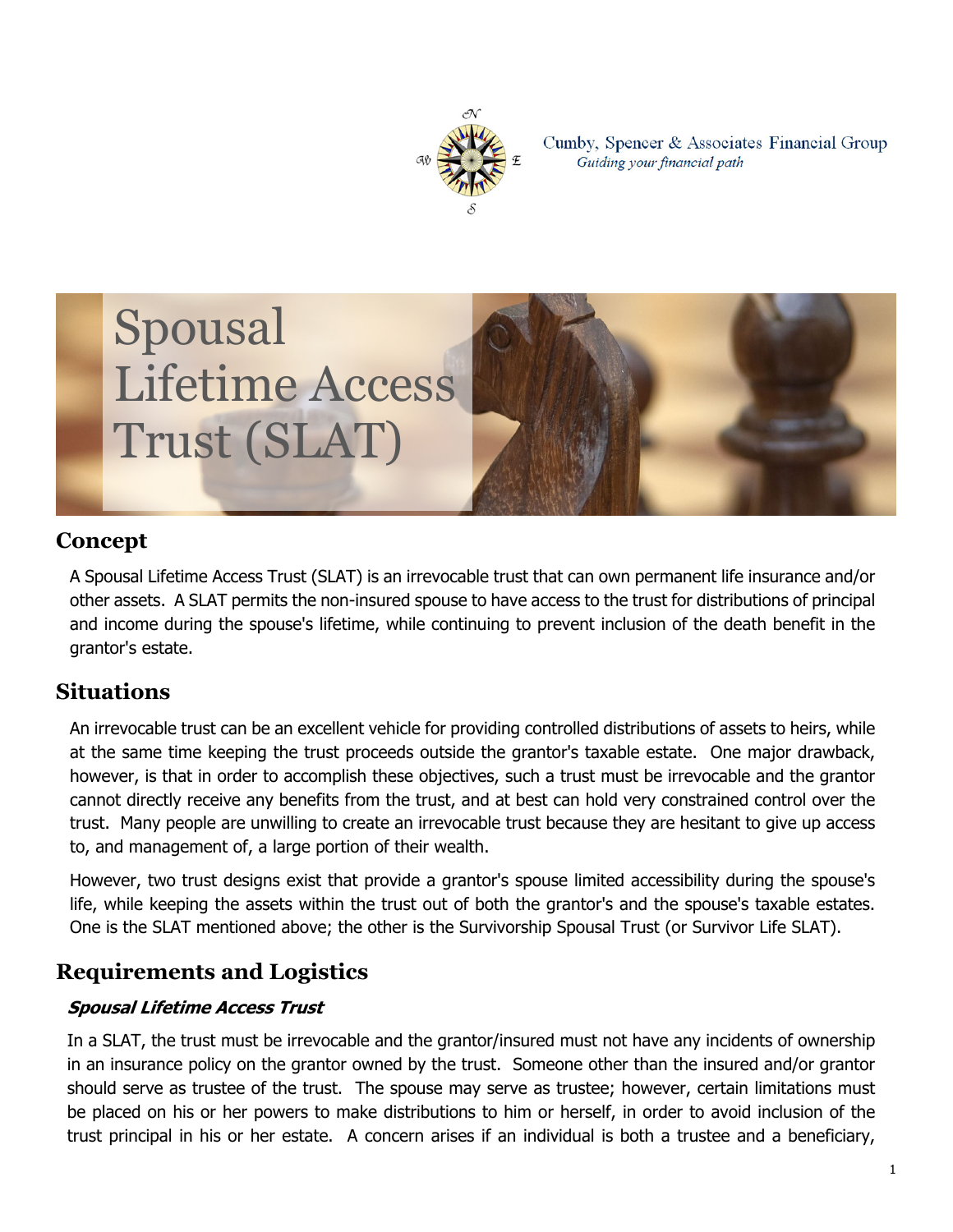andthe trustee has discretion to distribute assets to him or herself. Under Internal Revenue Code (Code) §2041, such discretion can amount to a general power of appointment, which causes inclusion in the power holder's estate. To avoid this result, the trustee's power to distribute assets to himself or herself should be limited to an "ascertainable standard" (one a court can enforce) related to health, education, maintenance and support. A spouse can also have a right to withdraw assets from the trust in any one year up to the greater of \$5,000 or 5% of trust assets (a so-called "5 or 5" power). Such a power does not create a general power of appointment in the trust that would result in estate inclusion, nor does the failure to exercise such a right create a taxable transfer on behalf of the spouse back to trust.

Frequently it is desirable to have the spousal beneficiary serve as trustee, a combination of the 5 or 5 power and the ascertainable standard can exclude the value of the trust property from both the grantor's and the spouse's estate, while at the same time provide substantial access to trust property.

A broader distribution standard can also be available to an independent trustee, an individual or institution that is neither a grantor nor beneficiary of the trust. Such a broad distribution power can offer a measure of additional flexibility should circumstances change. Care must be exercised in maintaining independence in the role, though. If a grantor or beneficiary appears to exert undue control or influence over the independent trustee (perhaps due to being related or subordinate), the independent trustee's powers could be imputed to such grantor or beneficiary.

One major drawback of the SLAT is that the ability to access the trust comes only through the spouse's interest as a beneficiary. If the spouse should die before the grantor or if there is a divorce, this access may be lost. If the grantor remarries, the trust may provide that his or her new spouse may become the trust beneficiary. If the grantor does not remarry, he or she may still have access to the trust assets if the trustee has the power to lend trust property to the grantor. Repayment would become an obligation of the grantor and/or the estate.

It should be stressed that access to the trust is not unlimited. If the spouse exercises a withdrawal right and consistently uses those distributions for the grantor's benefit, this could be considered a retained interest, thus triggering inclusion of the trust principal in the grantor's estate. To avoid this result, trust distributions should be used for the primary benefit of the uninsured spouse.

#### *Funding the SLAT*

Transfers to SLATs are generally completed gifts for gift tax purposes. A grantor may therefore utilize his or her lifetime gift tax exemption, currently \$5.60 million per individual, in 2018 to fund a SLAT without the payment of gift taxes. Additionally, gifts up to the annual gift tax exclusion (currently \$15,000, subject to future cost of living adjustments) may be made to each of an unlimited number of recipients annually. Such gifts are excluded from gift taxation only if they are "present interest" gifts, meaning that the recipient has current enjoyment of the gift. Gifts to trusts ordinarily would not convey immediate enjoyment to the trust beneficiaries, and thus are ordinarily be excluded from gift taxation. To convey immediate enjoyment, however, a beneficiary can be given a temporary right to withdraw the trust gift.

When funding a SLAT, it is important that the grantor use his or her own separate property. If any contributions to the trust are from property owned by the uninsured spouse, the uninsured spouse would be treated as a grantor of the trust, and his or her status as both grantor and beneficiary would cause inclusion of the trust property within the taxable estate at the uninsured spouse's death. It is particularly important to take preventative measures to avoid contributing assets of the uninsured spouse in community property states where both spouses are considered to own half of all community property. This may be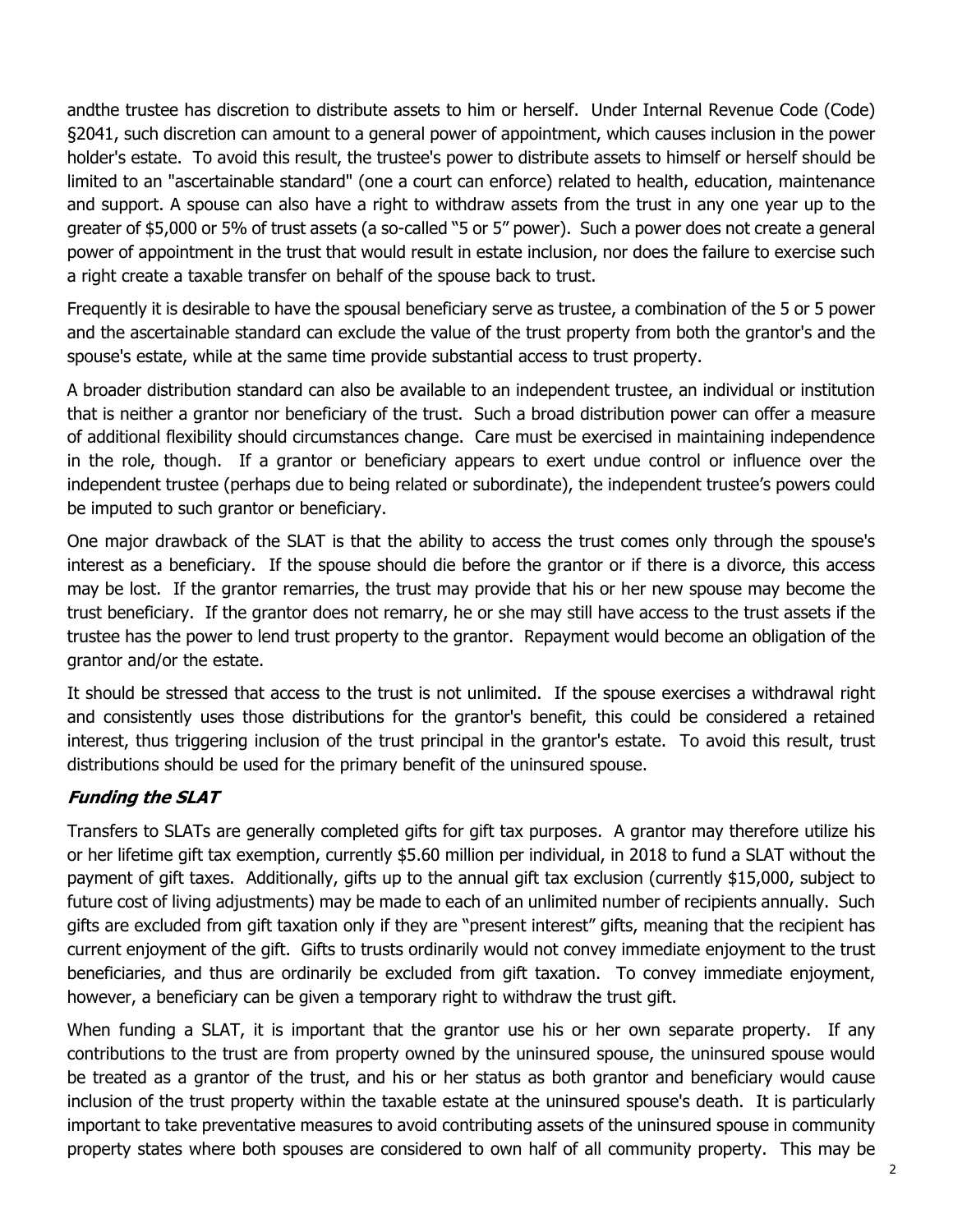accomplished by partitioning community assets into separate property and using the grantor's partitioned assets for contributions to the trust.

Also, if the grantor is considering the transfer of an existing life insurance policy to the trust, the uninsured spouse should gift any interest he or she owns in the policy to the grantor spouse before transferring the policy to a trust. (In community property states, partitioning of the policy may be required first.)

While it may appear that each spouse establishing a SLAT for the other's benefit could achieve additional leverage, couples must exercise caution. If two similar SLATs are created, particularly close in time, the Service could uncross the transactions and apply the reciprocal trust doctrine. This doctrine is applied when individuals make transfers that are deemed to be reciprocal in nature, resulting in each spouse's trust being deemed established for his or her own benefit, rather than the benefit of the named spousal beneficiary. In most situations, this results in estate inclusion of the trust property for each spouse.

#### *Survivorship Spousal ILIT or Survivor Life SLAT*

When utilizing survivorship life insurance in a SLAT, additional considerations are generally present. In order to avoid creating an incident of ownership (and thereby inclusion of the trust-owned life insurance policy within either spouse's estate), neither spouse should generally serve as a trustee of the Survivor Life SLAT. Instead, a family member or close friend is typically named trustee.

As in a single life SLAT, the non-grantor spouse is generally named as a beneficiary, and the grantor must be sure to use separate property to fund the trust. In addition, reciprocal trust issues are a concern if each spouse creates a trust.

When designing the permanent life insurance policy for a Survivor Life SLAT, if the policy is to be funded with annual exclusion gifts from the grantor (as described above), the clients also should consider one or more alternative funding strategies, in the event the grantor spouse dies before the premiums on the survivorship policy are fully paid. Otherwise, if the grantor is the first of the two insureds to die, the SLAT may lack the additional funds it will need to maintain the policy in force until the death of the second insured spouse.

One alternative funding strategy to consider is for the SLAT to purchase a first-to-die term rider on the life of the grantor for a death benefit amount equal to the scheduled premiums. If the grantor dies while the first-to-die term rider is in force, the SLAT could then use the death benefit proceeds it would receive upon the grantor's death to help it fund any remaining premiums on the survivorship policy. Alternatively, if the grantor lives long enough and completes the funding of the survivorship policy, the first-to-die coverage could be dropped. A second strategy to complete the funding of the SLAT in the event of the grantor's premature death would be for the grantor to bequeath to the SLAT the additional funds it would need to complete the funding of the survivorship policy. This strategy could easily be implemented pursuant to a formula clause in the grantor's will or living trust.

## **Tax Ramifications**

The primary goal of creating an irrevocable trust is to remove the trust assets from the grantor's gross estate for estate tax purposes. However, there are several ways an irrevocable trust can be includible in the grantor's estate. First, §2036 of the Code provides that a decedent's taxable estate includes any property transferred by the decedent in which the decedent retained a beneficial interest (including the right to income), or the right to control who owns or enjoys the use of the property. Section 2036 may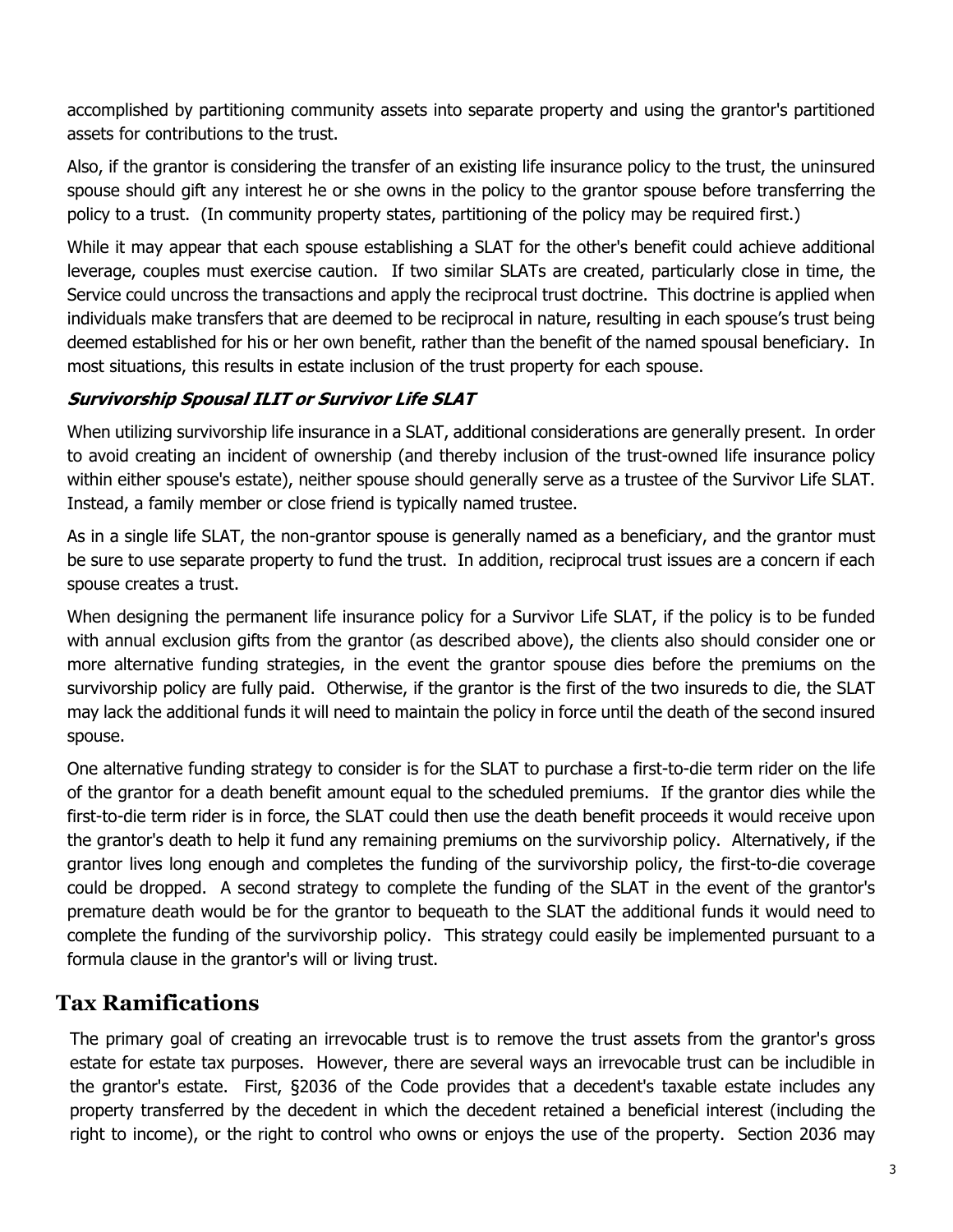apply indirectly if the trustee has the ability to control the ownership or use of the property and the grantor can replace the trustee with him or herself.

A second basis for inclusion is §2038 of the Code which requires inclusion of assets transferred if the decedent retained the right to alter, amend, revoke or terminate the terms of the recipient's enjoyment of the property. Section 2038 may apply indirectly if the trustee has the ability to change the terms of the beneficiaries' enjoyment of the property, and the grantor can replace the trustee with him or herself.

If the trust owns permanent life insurance policies on the grantor's life, §2042 of the Code could require inclusion of the proceeds of the policies in the grantor's estate if the grantor/insured has any incidents of ownership over the policies. An example might be the right to borrow against the policy's cash surrender value. Similarly, if the grantor/insured transferred existing policies on his or her life to the trust and died within three years of the transfer, §2035 of the Code would cause inclusion of the policies in his or her taxable estate.

Therefore, a properly drafted SLAT will not:

- $\bullet$  Grant any beneficial interest to the grantor,
- ♦ Give the grantor any power to replace the trustee with himself or herself, or
- $\bullet$  Give the grantor any incidents of ownership in the policy.